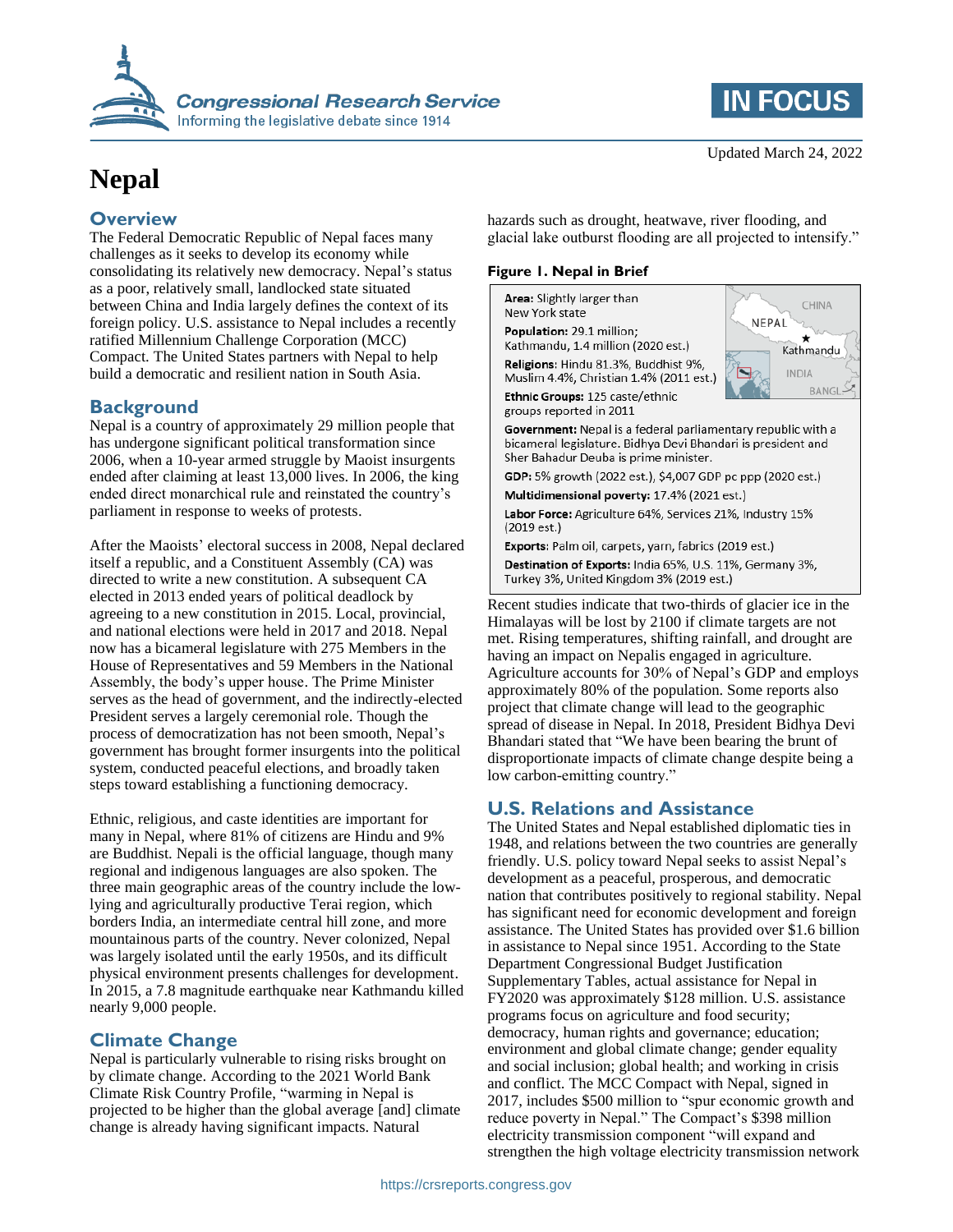to support new investments in generation." The Compact was ratified by Nepal's parliament in February 2022. A bilateral Trade and Investment Framework Agreement entered into force in 2011.

#### **Recent Political Developments**

Leader of the Nepali Congress Party Sher Bahadur Deuba was sworn in as prime minister in July 2021. This is the fifth time that Deuba has served as prime minister. Deuba heads a political alliance with support from several other political parties. His coalition is viewed by observers as fragile due to the divergent views of coalition partners. Intra-party and intra-coalition feuds and rivalry have been a chronic source of political instability in Nepal. As such, forging a consensus within the government on a range of issues, including foreign policy, may be difficult. Securing and administering COVID-19 vaccines, balancing relations between India and China, and reviving Nepal's economy, which has been hit hard by COVID-19, are challenges facing Prime Minister Deuba. The next general election is expected in late 2022.

#### **Nepal's Relations with India and China**

Nepal's ties with India historically have been closer than its ties with China, largely due to geography and shared religious and cultural traditions. Under former Prime Minister Oli, Nepal expanded ties with China as it sought to reduce its overreliance on India. Ties with India may improve with the change of leadership from Oli to Prime Minister Deuba. India and China continue to seek more diplomatic and economic engagement with Nepal to protect their perceived interests and to deepen ties. While the Himalayan mountains along Nepal's northern border have historically limited interactions with China, the 500-mile southern plains border with India is relatively open.

India and Nepal have had a tradition of close coordination on issues of defense and foreign affairs, based on the 1950 India-Nepal Treaty of Peace and Friendship. Nepal depends on India as its primary source of imports and as its main export market, and for sea access through the Indian port of Kolkata. An estimated 32,000 Nepalese Gurkha troops serve in the Indian Army. Nepal-India relations cooled after India unofficially blockaded Nepal in 2015 in response to Nepal's adoption of a constitution that India asserted did not adequately protect the interests of ethnic Madhese, who have close ties to India. Former Prime Minister Oli criticized New Delhi's decision to become involved in Nepal's domestic debate and its imposition of the blockade, and signed a trade and transit agreement with China in 2016 in an effort to end India's monopoly over trade with Nepal. As a result, Oli was seen by many as tilting towards China.

Indian Prime Minister Narendra Modi has sought to mend ties and restore India's influence with Nepal. During a 2018 visit to Kathmandu, Modi spoke of "initiatives in agriculture, inland waterways and railways [that would] increase mutual connectivity … of both the countries." Modi reiterated his commitment to "work with Nepal to further strengthen the traditionally close and multifaceted partnership" during Oli's 2019 Delhi visit. Modi and Oli inaugurated an Integrated Check Post (ICP) at Jogbani-Biratnagar to facilitate bilateral trade in January 2020. The

ICP was built with Indian assistance. Tensions between India and Nepal rose in 2020 after Nepal issued a map including the Lipulekh, Kalapani, and Limpiyadhura regions as its territory, which is not acceptable to New Delhi. Efforts were made in 2021 to reset bilateral relations but tensions mounted again in January 2022 after reports that India plans to build a road to Lipulekh Pass.

China has made significant inroads in developing ties with Nepal since India's 2015 blockade. China and Nepal held their first-ever joint military exercises in April 2017, and the next month signed a Memorandum of Understanding (MoU) on China's Belt and Road Initiative. Beijing has pledged to invest \$8.3 billion in Nepali road and hydropower projects and has reportedly begun building a railway from Lhasa to Kathmandu. The Communist Party of Nepal and the Communist Party of China signed an MoU establishing fraternal relations in 2019. China and Nepal signed numerous agreements during President Xi Jinping's visit to Nepal in 2019. In February 2022 media reported that China was encroaching on Nepal's border in the Humla District.

#### **Human Rights, Trafficking, and Migrant Workers**

The State Department's *2020 Country Report on Human Rights Practices: Nepal* found reports of "unlawful or arbitrary killings, including extrajudicial killings by the government; torture and cases of cruel, inhuman or degrading treatment by the government; arbitrary detention; serious restrictions on free expression, [and] … restrictions on freedom of movement for refugees, notably resident Tibetans; and significant acts of corruption." The Department's *Trafficking in Persons 2021* report found that Nepal, a "Tier 2" country, "does not fully meet the minimum standards for the elimination of trafficking but is making significant efforts to do so." Thousands of women and girls are reportedly trafficked to India each year. Nepal also has the world's third-highest rate of child marriage, with an estimated 37% of girls marrying before age 18. Remittances account for 24% of GDP in 2020. Many of those working abroad labor under harsh conditions and some are subject to abuse and exploitation.

#### **Congressional Interest**

Congressional interest in Nepal has included supporting democratic institutions, promoting regional stability and security, alleviating poverty, promoting human rights, sustainable economic growth, and the interests of Tibetan refugees, as well as helping build resilience to deal with climate change and natural disasters. A Congressional Caucus on Nepal was formed in 2011. The Consolidated Appropriations Act, 2022 (P.L. 117-103) states that "not less than \$8,000,000 shall be made available for programs to promote and preserve Tibetan culture and language in the refugee and diaspora Tibetan communities, development, and the resilience of Tibetan communities and the Central Tibetan Administration in India and Nepal, and to assist in the education and development of the next generation of Tibetan leaders from such communities."

**Bruce Vaughn**, Specialist in Asian Affairs